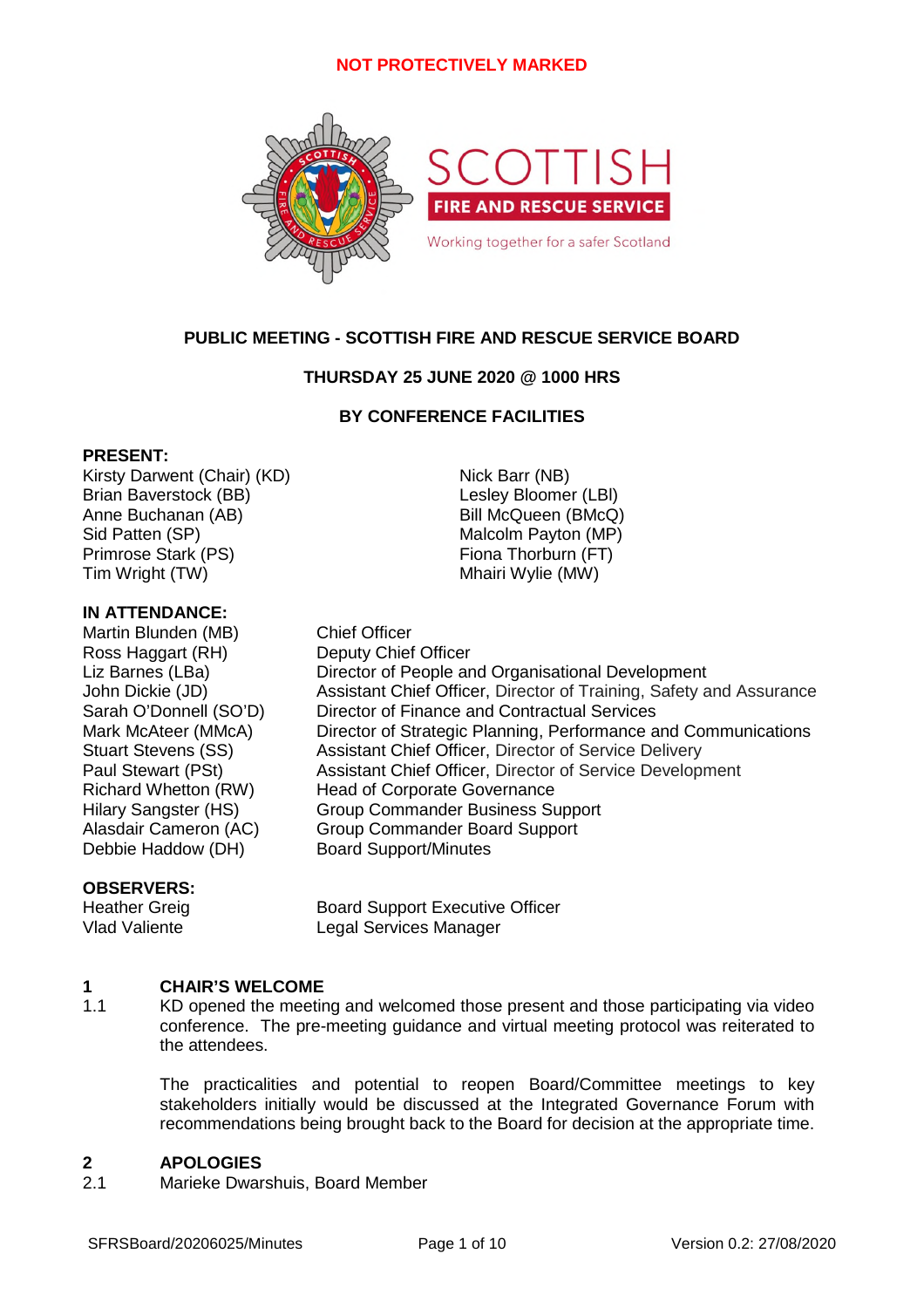#### **3 CONSIDERATION OF AND DECISION ON ANY ITEMS TO BE TAKEN IN PRIVATE**

- 3.1 The Board agreed that a section of the Chair and Chief's reports would be taken in private due to confidential matters (Standing Order 9G).
- 3.2 No further private items were identified.

#### **4 DECLARATION OF INTERESTS**

4.1 None

#### **5 MINUTES OF PREVIOUS MEETING: THURSDAY 30 APRIL 2020**

5.1 The minutes were agreed as an accurate record of the meeting.

#### 5.2 Matters Arising

- 5.2.1 SO'D provided the Board with an update on the progress, timescale and planned workshops of the Accenture work.
- 5.3 **The minutes of the meeting held on 30 April 2020 were approved as a true record of the meeting.**

#### **6 ACTION LOG**

- 6.1 The Board considered the action log and noted the updates.
- 6.2 **Members noted the updated Action Log and approved the removal of completed actions.**

#### **7 DECISION LOG**

7.1 The Board considered the Decision Log.

#### 7.2 **Members noted the updated Decision Log.**

### **8 CHAIR'S REPORT**

- 8.1 The Chair presented her report noting events which had occurred since the Board meeting held on 30 April 2020, highlighting:
	- Regular meetings with the Minister providing updates on how the Service has continued to function effectively during the COVID-19 pandemic.
	- Constructive meeting with the Chief Executive of Scottish Care to discuss the potential for future joint working.

# **The Board moved into private session at 1015 hrs to discuss confidential issues. The Board moved back into public session at 1055 hrs.**

#### 8.2 **The Board noted the report.**

# **9 CHIEF OFFICER'S REPORT**

- 9.1 The Chief Officer presented his report noting events which had occurred since the Board meeting held on 30 April 2020, highlighting:
	- The thoughts of the Service had been conveyed to the family affected by the tragic fatal fire in Paisley and commended all personnel involved for their efforts and professionalism during the incident.
	- Launch of the Mental Health Strategy (22 June 2020), which publicly set out the commitment to prioritise mental health within the Service, creating a supportive environment to enable personnel to speak openly and honestly and to continue the positive partnership with the Rivers Centre.
	- Update figures on COVID-19 absences and confirmed cases.
	- Update on the Reset and Renew Strategy including the development of workplace management arrangements, the expectation that personnel would not be fully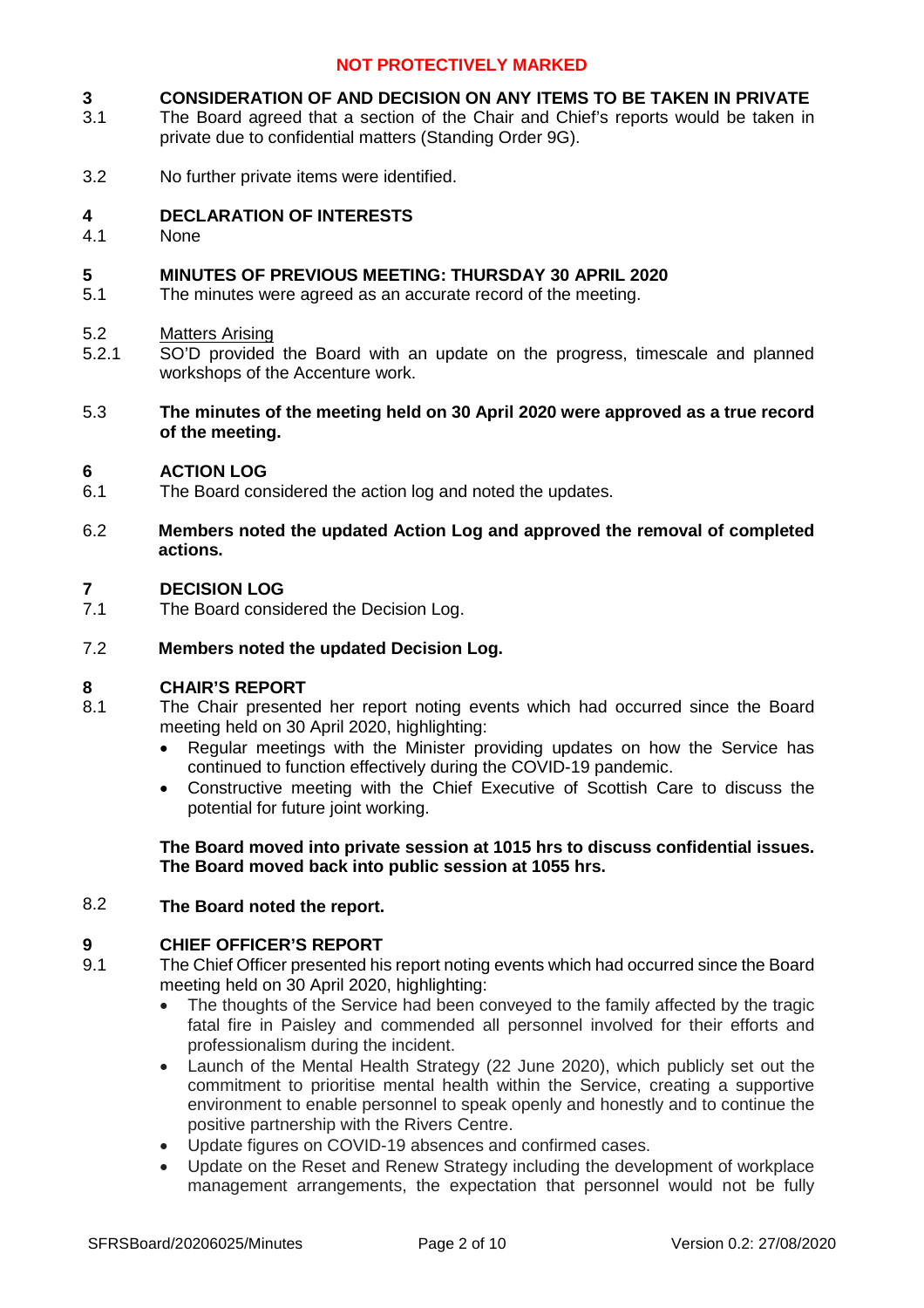returning to the office until the end of the year, engaging with personnel about their working location preferences and the review/refresh to an agile working policy.

 Reiterated that the Service is committed to being an equal rights employer who support their Black, Asian and Minority Ethnic (BAME) personnel and communities and who condemn racism, hate and injustice wherever it is found.

#### 9.2 **The Board noted the report.**

# **10 SERVICE TRANSFORMATION UPDATE**

- 10.1 RH updated Members in regard to Service Transformation which had occurred since the Board meeting held on 30 April 2020, highlighting the following:
	- Senior Management Board meeting held on 17 June 2020. This was previously the Senior Management Team (Programme Office).
	- Gateway Review action plan continues to be updated to ensure recommendations are being met.
	- Programme Office renamed Portfolio Office.
	- Service Transformation and Major Projects dashboard updated.
		- Safe and Well showing Amber for time due to additional ICT work required.
		- Service Delivery Model Programme showing Amber for skills/resources/time due to additional risk management work undertaken. Impact of COVID-19 to be reported to the Transformation and Major Projects Committee (TMPC) meeting (6 August 2020) with revised Phase 2 dossiers.
		- Command and Control Futures update.
		- Protection of Vulnerable Group project update and ongoing positive engagement with Disclosure Scotland.
	- First iteration of the People, Training, Finance and Assets (PTFA) Systems Programme dossier has been produced.
	- Future meetings Senior Management Board (15 July 2020) and TMPC (6 August 2020).
- 10.2 RH confirmed that Accenture have been sighted on the change portfolio work including the PTFA Systems project.

#### 10.3 **The Board noted the verbal update.**

# **11 COMMITTEE UPDATES**

#### 11.1 **Audit and Risk Assurance Committee (ARAC)**

11.1.1 BB reported that the Committee held a public meeting on 25 March 2020 and referred the Board to the attached draft minutes noting that a verbal update was provided at the previous Board meeting.

#### 11.1.2 **The Board noted the draft minutes.**

#### 11.2 **Service Delivery Committee (SDC)**

- 11.2.1 NB reported that the Committee held a public meeting on 11 June 2020 and provided a verbal update, highlighting the following:
	- Service Delivery update from Deputy Chief Officer.
	- Quarterly Performance Report Q4 update from ACO Stuart Stevens and Chris Fitzpatrick, Performance Data Services Team Leader.
	- Action Plan Update further information was requested in regard to the HMFSI Closure Report for Performance Management Systems.
	- Operational Learning presentation on Water Rescue/Operational Discretion.
	- Quarterly Update on Grenfell Fire Action Plan.
	- Spotlight Risk on UFAS and update on stocktake report.
	- Final HMFSI routine report to the Committee prior to future reporting to the Audit and Risk Assurance Committee.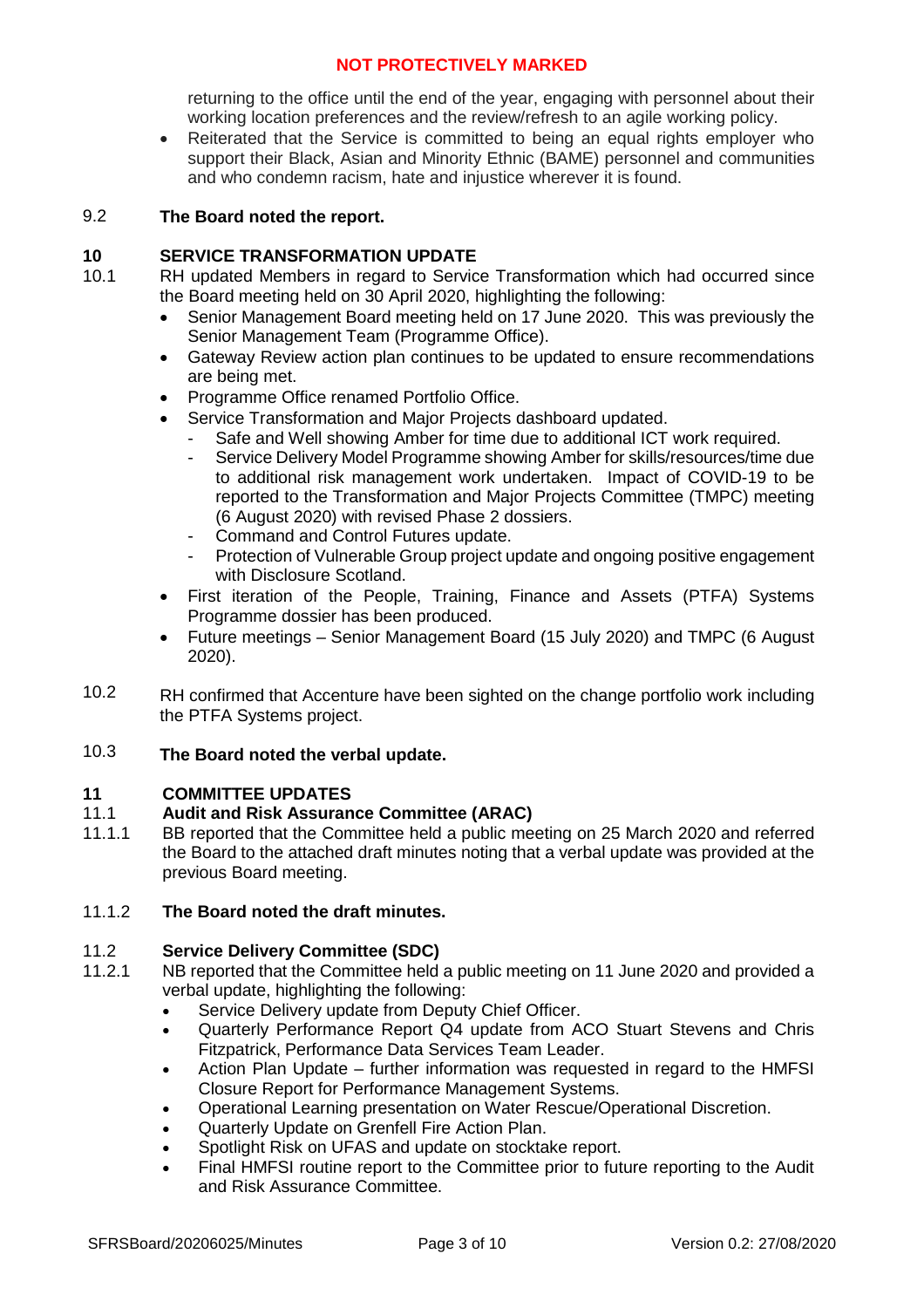- Forward Planning Clinical Governance and Scrutiny of Gold Decision Making to be added.
- Private session discussion on Gold Decision Making.
- 11.2.2 In relation to the Grenfell Fire update, SS provided a brief overview on the working group and the progress against the actions. Where appropriate actions have been linked to the Training Review, Ministerial Working Group and Operations Control Testing and Exercise Programme. The impact of COVID-19 has caused some slippage in the timescale, however, there was confidence the final completion date of June 2021 could still be achieved. Scottish Government's Ministerial Working Group have completed their recommendations which the Service has been significantly involved with.
- 11.2.3 In relation to the Gold Decision Making, KD noted that the governance arrangements for rapid decision making were introduced as an additional layer of decision making. The de-escalation the current COVID-19 situation will now allow decisions that were made to be reviewed and, if necessary, confirmed within the normal governance procedures.

#### 11.2.4 **The Board noted the verbal update.**

#### 11.3 **Staff Governance Committee (SGC)**

- 11.3.1 PS reported that the Committee held a public meeting on 4 June 2020 and referred the Board to the attached draft minutes noting that a verbal update was provided at the previous Board meeting. The following was highlighted:
	- Commend the work undertaken by POD, Training and Safety & Assurance during the pandemic.
	- Discussion on identifying different working practices and best practices for remote working and delivery of training.
	- Impact on workforce planning due to COVID-19 and the recovery programme in place.
	- Commend the work of the Mental Health Strategy and LBa's involvement within the COVID Wellbeing Board.
	- Update on Protection of Vulnerable Groups project.
	- Overall low level of absenteeism throughout the pandemic period.

#### 11.3.2 **The Board noted the draft minutes and verbal update.**

*(The meeting broke at 1130 hrs and reconvened at 1140 hrs.)*

#### 11.4 **Transformation and Major Projects Committee (TMPC)**

11.4.1 FT reported that the Committee held a public meeting on 7 May 2020 and referred the Board to the attached draft minutes noting that the key areas were highlighted during the Deputy Chief Officer verbal update (Item 10).

#### 11.4.2 **The Board noted the draft minutes.**

#### 11.5 **Integrated Governance Forum (IGF)**

11.5.1 KD reported that the first meeting of the Forum was scheduled for 9 July 2020.

#### 11.5.2 **The Board noted the verbal update.**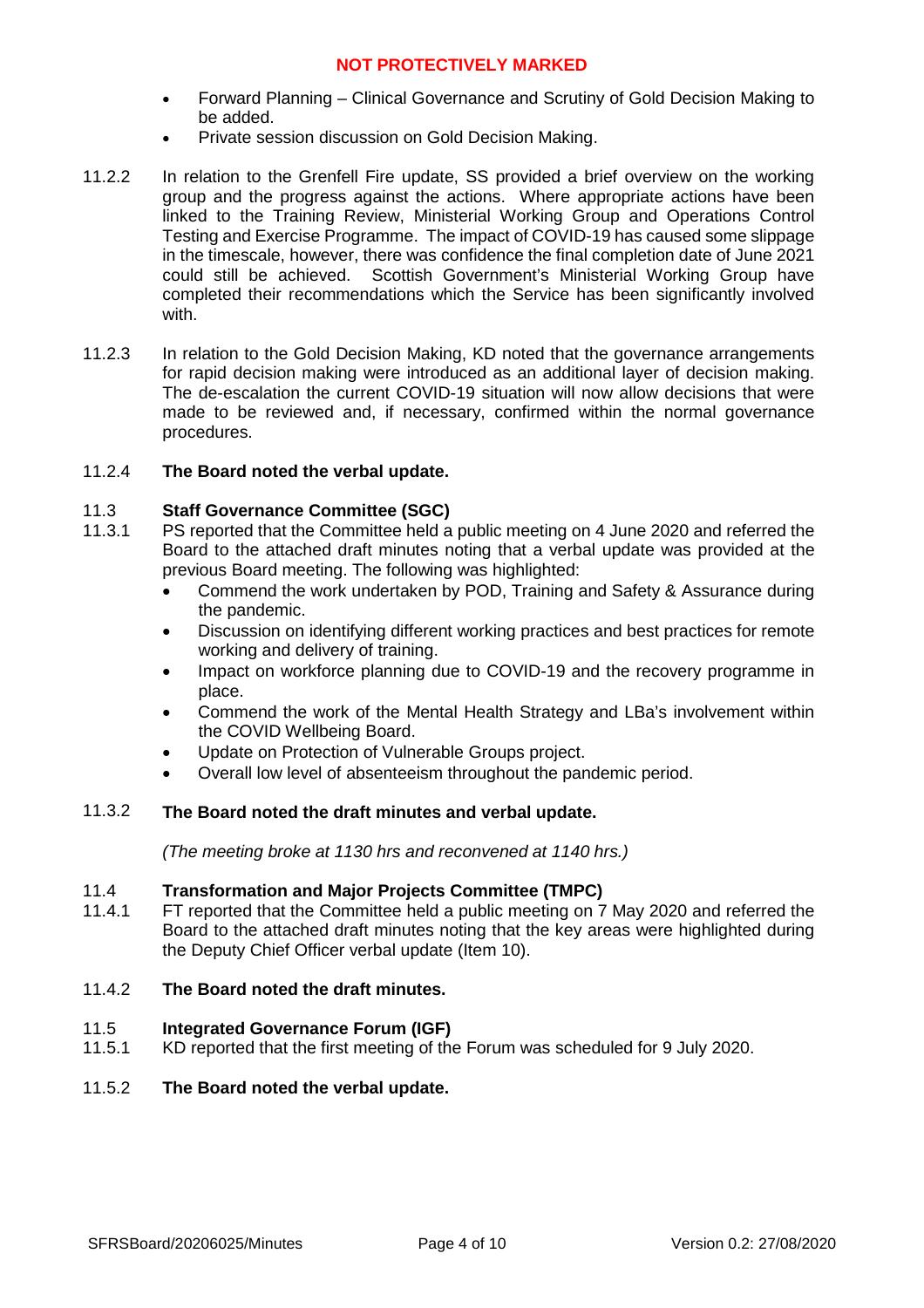# **12 ENVIRONMENTAL POLICY UPDATE**

- 12.1 SO'D presented a report to the Board seeking approval for the updated Environmental Policy 2020, noting the following key points:
	- Overarching Environmental Policy refreshed to reflect changes to the broader environment in this area.
	- Eight high level objectives have been set and will be reflected in other environmental documents i.e., Carbon Management Plan.
	- Implementing this policy will have financial implications.
	- £2.8million has been allocated within the current Capital Programme.
- 12.2 The Board commented and requested that the 5% waste reduction objective be reconsidered with a view to increasing this amount.
- 12.3 SO'D stated that work was still ongoing to progress Green Champions within the Service and the Environmental Team continue to engage with all stations. SO'D noted the Service's recent success in the UK's Green Action National Energy competition with 3 SFRS stations placing 1<sup>st</sup> (Comrie), 2<sup>nd</sup> (South Lochs) and 5<sup>th</sup> (Shotts). The Board commended this achievement and the work undertaken by all concerned. SO'D further informed the Board that this had also been noted in Scottish Parliament.
- 12.4 With reference to performance indicators, SO'D confirmed that collating information on private mileage was an area for development and targets would be set in due course. SO'D noted that Flexi Duty Officers mileage was now being recorded through provided fuel card.
- 12.5 Training and education of personnel begins with a session during their induction and work is ongoing to develop a programme to champion green issues.
- 12.6 SO'D commented on ongoing work with the Energy Savings Trust who have analysed the Service's fleet and journeys undertaken, identifying areas to decarbonised and potential of moving to electric fleet. It was hoped that support would be provided from Scottish Government to drive this forward.
- 12.7 The Board suggested some changes to the terminology within the Policy and SO'D agreed to take this into consideration.
- 12.8 The Board noted and welcomed the clear statement of the financial implications arising from implementing this policy.
- 12.9 The Board commented on the possibility of the policy containing clear cross references to the underpinning plans as this would have been helpful.
- 12.10 **The Board approved the revised Environmental Policy 2020.**

### **13 ENERGY AND CARBON STRATEGY 2020-2030**

- 13.1 SO'D presented a report to the Board seeking approval of the SFRS Energy and Carbon Strategy 200-2030 and highlighted the following key points:
	- Schematic of strategic planning hierarchy.
	- Importance of energy and carbon management within the overarching environmental management.
	- Breakdown of energy use and areas for improvement.
- 13.2 SO'D confirmed that the Service were progressing with implementing building management systems and funding had been identified.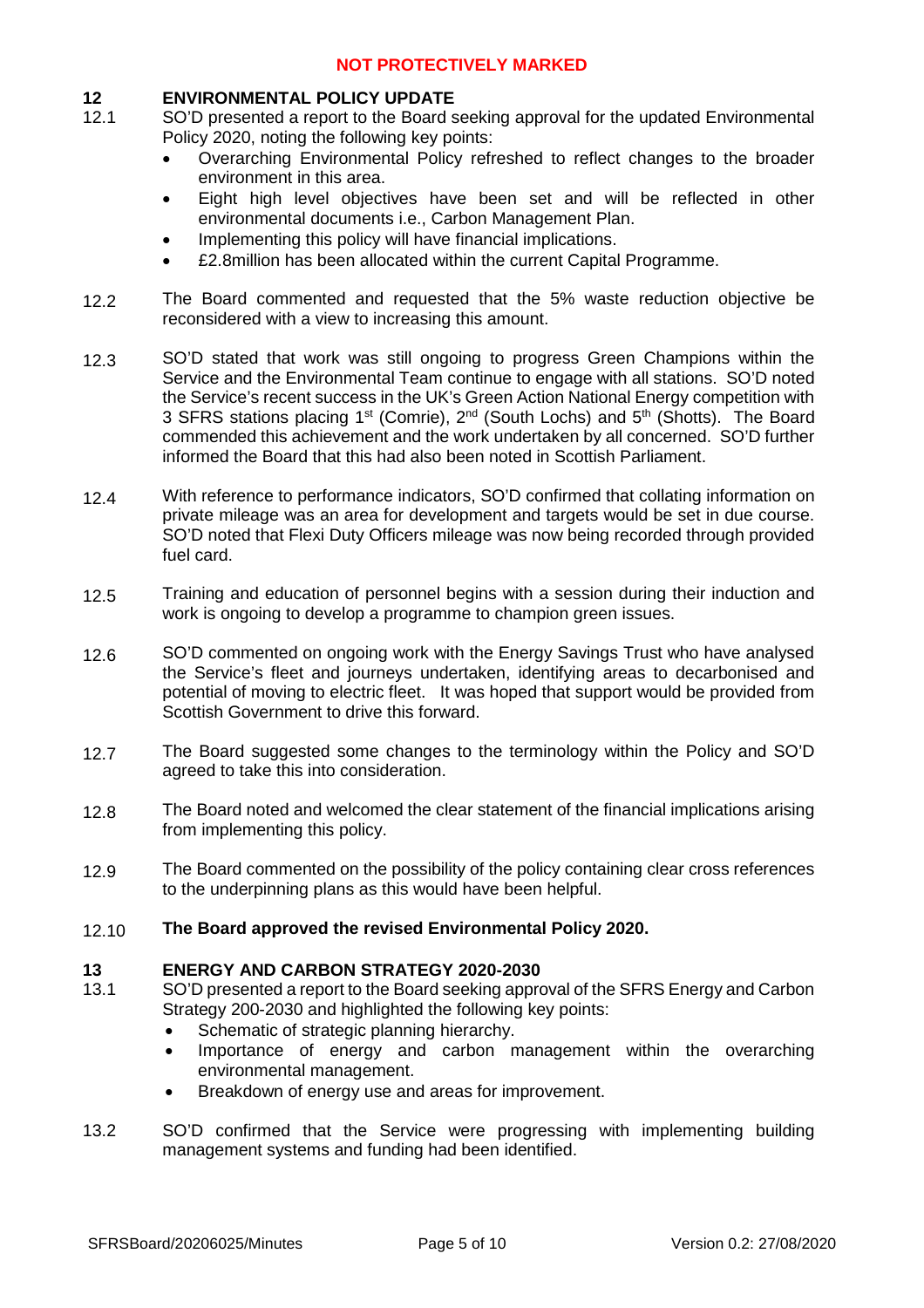- 13.3 In regard to the Bo'ness trial, this was progressing well with a 45% reduction in carbon emission for gas. Funding would need to be identified to allow this to be rolled out further.
- 13.4 It was noted that future reporting would be through the Board's Performance report.
- 13.5 The Board discussed the potential for Managers to consider the inclusion of environmental/carbon reduction issues when setting objectives with personnel.
- 13.6 SO'D confirmed that the Service were engaged with Scottish Government, Scottish Enterprise, Transport Scotland to develop and progress the move to electric vehicles. The work and funding required to move the current fleet to EURO6 compliant vehicles has been undertaken and shared with Scottish Government.

#### 13.7 **The Board approved the Energy and Carbon Strategy 2020-2030.**

### **14 ARRANGEMENT FOR REVIEWING THE EFFECTIVENESS OF THE BOARD**

- 14.1 MMcA presented a report to the Board detailing how the SFRS Board Member arrangements have been reviewed to ensure their continued effectiveness. The following key points were highlighted:
	- Access to SFRS Learning Content Management System (LCMS) and Scottish Government Governance Hub.
	- Access and development to O365.
	- Board Members Appraisal process and identified training delivered.
	- Strategy Days/Workshops were drivers of improvement.
- 14.2 The Board were informed that future strategy day sessions and/or workshops would be developed from the main themes identified through the appraisal process.

#### 14.3 **The Board approved the arrangements for reviewing the effectiveness of the Board.**

### **15 RESOURCE BUDGET MONITORING REPORT**

- 15.1 SO'D presented a report advising the Board of the resource budget position for the period ending 31 May 2020. SO'D outlined the analysis of the financial position and referred Members to Appendix A of the report, which identified the current resource position showing a forecast year-end underspend of £1.221million. The forecast position includes anticipated costs for COP26 and net savings to date in respect of COVID-19. COVID-19 recovery costs were still to be fully established and there was no assumption of any additional funding for extraordinary events i.e. COP 26, COVID-19.
- 15.2 In relation to overtime the Service has been proactive in the measures taken during the COVID-19 pandemic to maintain service delivery. Similarly, the Service has improved their planning and forecasting of early retirement as much as possible.
- 15.3 SO'D explained that the forecasted overspend on reinforced autoclaved aerated concrete (RAAC) panels is a result of ongoing necessary checks and regular inspections required until the situation is rectified.
- 15.4 In regard to the forecasted underspend, SO'D assured the Board that work was underway to identify potential areas of spend.
- 15.5 SS confirmed that Retained Duty System training nights were returning to normal and personnel would be required to attend.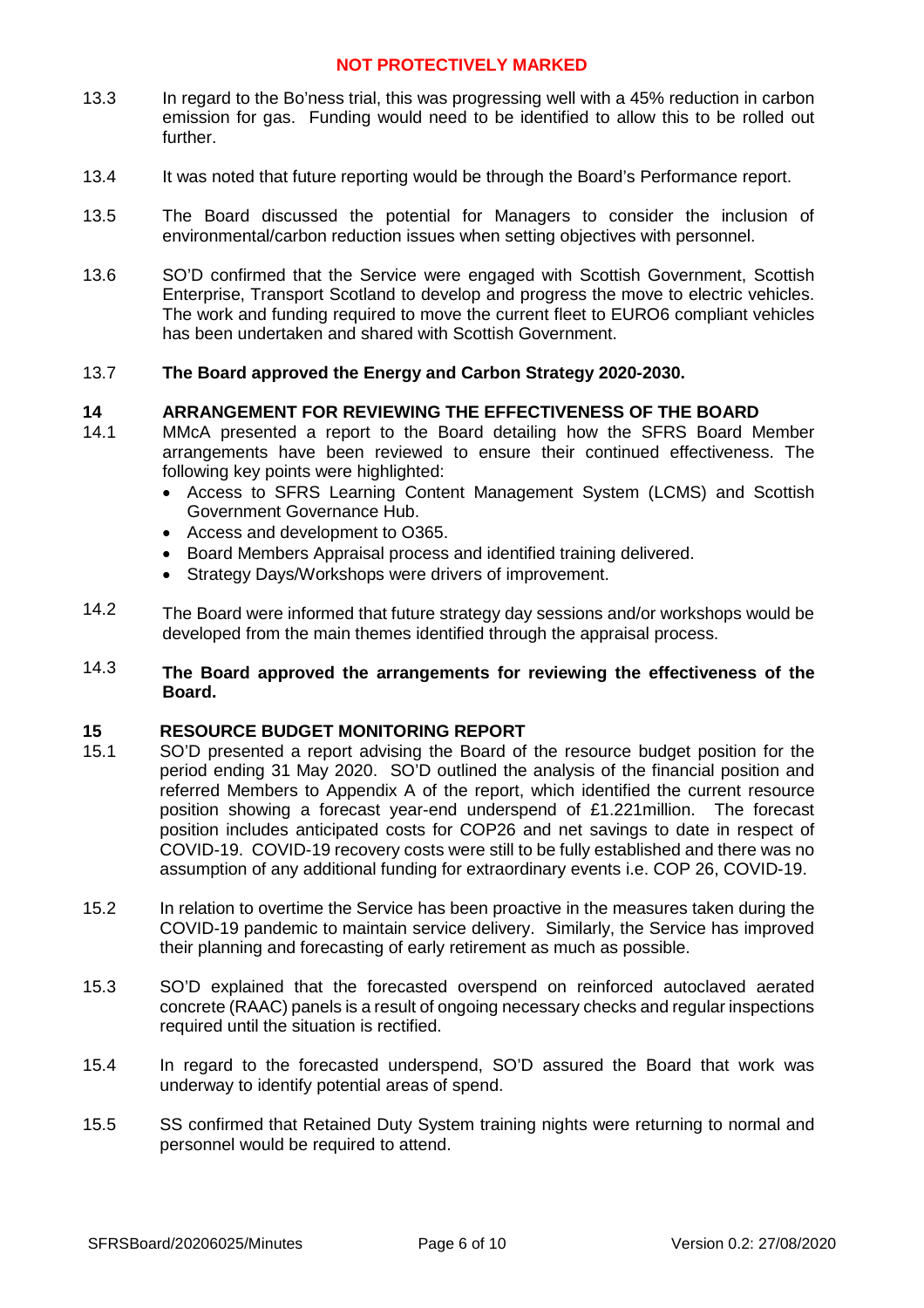- 15.6 SO'D stated budget holders would be asked for proposals to address any underspend and this would include spend to save options. The Strategic Leadership Team (SLT) would consider these options on their deliverability, protecting long term financial positions, dealing with COVID-19 and environmental issues.
- 15.7 In regard to support staff vacancies, LBa updated the Board on the current position, ongoing recruitment and adjustments to roles made during this period.
- 15.8 **The Board scrutinised the resource budget position for the period ending 31 May 2020.**

# **16 CAPITAL BUDGET MONITORING REPORT**

- 16.1 SO'D presented a report advising the Board of actual and committed expenditure against the 2020/21 capital budget for the period ending 31 May 2020. It was anticipated that the budget of £33.060 million would be spent by the end of the financial year with 60% already committed.
- 16.2 SO'D reminded the Board of the impact of COVID-19 on construction projects and the subsequent recommencement of work. A review of the capital programme has been undertaken and several adjustments were noted.
- 16.3 SO'D informed the Board that an additional £4.35 million from Scottish Government has been provided to augment the capital budget. The Board welcomed these additional monies and noted the work ongoing to identify appropriate areas of spend.

#### 16.4 **The Board scrutinised the level of actual and committed expenditure for the period ending 31 May 2020.**

*(The meeting broke at 1235 hrs and reconvened at 1245 hrs.)*

### **17 BOARD SUMMARY PERFORMANCE REPORT FOR Q4 2019-20**

- 17.1 MMcA presented a report to the Board providing the 4<sup>th</sup> quarter Summary Performance Report for fiscal year 2019-20 and highlighted the following key points:
	- Low number of fire fatalities over the year.
	- General improvement across all incidents.
	- Ongoing development of supporting other agencies.
	- Information Requests (GRS1.10) Improvements anticipated due to new handling procedures being implemented to ensure statutory timescales were being met.
- 17.2 The Board commented on the reduction in accidental dwelling fires which was a testament to the Service's preventative work.
- 17.3 The Board noted the increased UFAS incidents. SS reminded the Board of the new measures in place to reduce blue light journeys and noted that this was different from reducing the number of UFAS incidents. A UFAS Stocktake report, containing historical data, identified positive actions and the potential for national implementation, had been produced and would be brought to a future strategy day (July 2020).
- 17.4 MB informed the Board of recent discussions by the SLT regarding UFAS incidents and the risk based approach.
- 17.5 In regard to response times, SS acknowledged the slight increase in attendance time and noted the factors outwith the Service's control impacting this, i.e speed control measures, management of operational road risk, etc.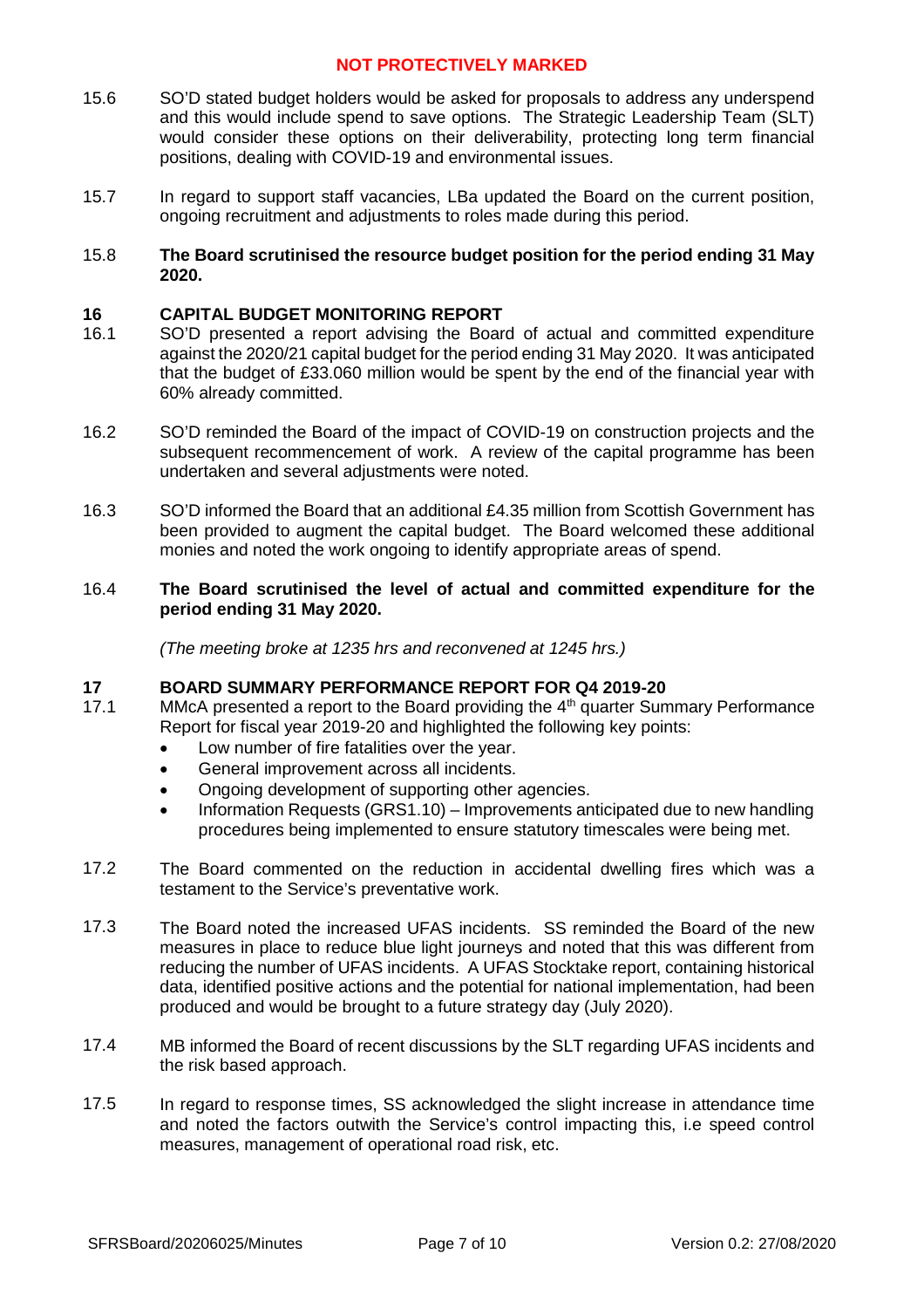17.6 MMcA noted his discussions with Committee Chairs in relation to performance reporting/development of the performance framework which along with information on target setting could be considered for a future strategy day.

#### 17.7 **The Board scrutinised the report.**

# **18 ANNUAL OPERATING PLAN 2019/20 INTERIM Q4 PROGRESS REPORT**

- 18.1 MMcA presented a report to the Board detailing the interim Q4 quarterly progress of the Annual Operating Plan 2019/20 and highlighted the following key points:
	- Initial impact of COVID-19 on planned work and resources reported.
	- Full update to Q4 progress report to be brought back to the next Board meeting (August 2020).

#### 18.2 **The Board noted the interim quarterly report and progress made against the Annual Operating Plan 2019/20.**

# **19 UPDATED ANNUAL OPERATING PLAN**

19.1 MMcA advised the Board that the Annual Operating Plan 2020/21 would be updated and brought back to the next Board meeting (August 2020) along with the Q1 progress report.

#### 19.2 **The Board noted the verbal update.**

*(GMacK joined the meeting at 1305 hrs)*

# **20 COMMAND AND CONTROL FUTURES PROJECT**

- 20.1 JD presented a report to the Board providing an overview of the Command and Control Mobilising System (CCMS) project timelines, progress against critical path and impact of COVID-19 mitigation measures on project delivery. GMacK highlighted the following key points:
	- Project currently Amber for time and cost with a recommendation for quality to be adjusted to Amber going forward.
	- Work continues to prepare the software and infrastructure to enter the pre-user acceptance test phase.
	- Impact of COVID-19 mitigation measures, any additional workload has been monitored, assessed and managed as far as practicable.
	- Continuing to adhere to planned timelines as far as possible.
	- Report confirming the extent of the impact of COVID-19 was submitted to the CCF Board (18 June 2020) and considered 6 key areas including impact on the supplier, Systel.
	- In the initial stages of COVID-19, Systel's Chief Executive informed JD that some resources may be redirected away from development to maintain existing service users.
	- Notification received (8 June 2020) that the current software release was subject to delay and the subsequent software release would also be delayed and released incrementally throughout June-October 2020. This would have a direct impact on training, testing and planned go live date.
	- Systel's inability to confirm the content and functionality of each intended software release has caused challenges for configuration, data entry, test planning and training.
	- A series of timeline review meetings have been scheduled and already commenced.
	- Proposed new timeline to be brought back to the CCF Board in July 2020.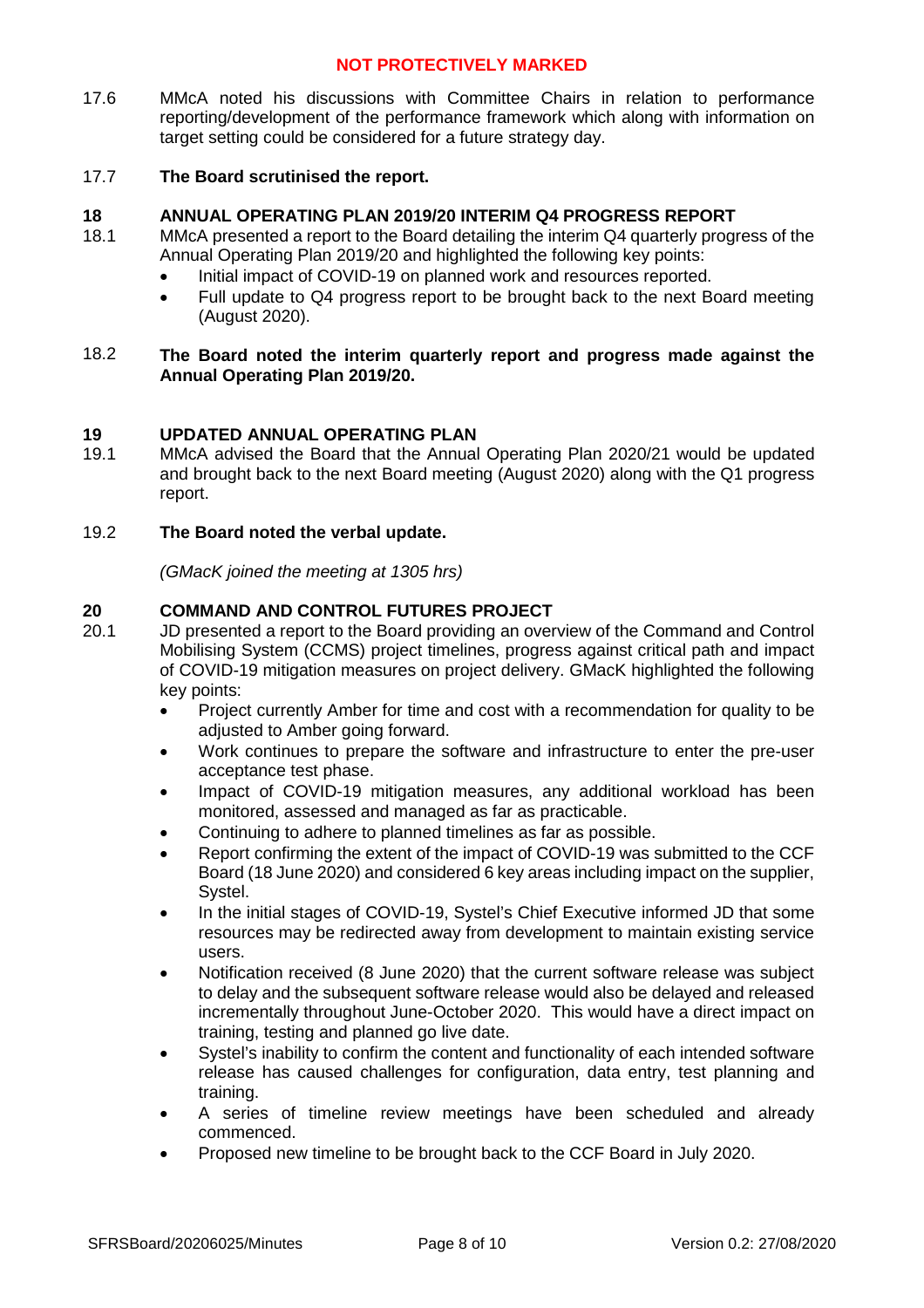- 20.2 JD confirmed that he has written to Systel's Chief Executive to request details of the incremental software releases. Systel have acknowledged receipt of the letter but have still to formally respond.
- 20.3 JD informed the Board that the French Government's decision to enforce a lockdown, directly impacted on Systel's ability to access their testing environment. This was an external factor that the Service had no control over.
- 20.4 GMacK confirmed that in all areas, in terms of the provision of information, Systel continue to deliver to allow the Service to progress aspects of the timeline. However, concerns were around the content of the existing builds being provided and lack of clarity of what future software builds will contain.
- 20.5 JD reminded the Board of the contingency work that iss continually being undertaken to identify any issues/mitigations actions and provide assurance.
- 20.6 JD noted that milestone payments would only be paid following confirmation from all stakeholders that Systel have delivered against the agreed timeline.
- 20.7 The Board asked whether the delays were proportionate and whether there was a risk of complete failure to deliver. In his opinion, GMacK stated that the delays were proportionate and understandable given the impact from COVID-19. He noted that once the Service had an understanding of the content of the software then User Acceptance Testing could be progressed.
- 20.8 In regard to the risk of failure to deliver, GMacK noted the transparency and practical solutions to the challenges from Systel and this was an increase in clarity, trust and honesty. This would be measured over the coming software builds as the Service have requested clarity on timelines and software content. Should the timelines or content (high demand) differ then this trust will erode. Failure to deliver was not envisioned but the Service has to see the consistent injection of SFRS specific elements that would make it a fit for purpose, safe and a stable mobilising system.
- 20.9 FT confirmed that the CCF project update was a standing agenda on the TMPC agenda and appropriately scrutinised. Thanks were extended to JD, GMacK and the wider team for their professionalism and continued hard work throughout this project.

#### 20.10 **The Board noted the report.**

*(GMacK left the meeting at 1325 hrs)*

### **21 STONEWALL WORKPLACE EQUALITY INDEX AND SFRS COMMITMENT TO A DIVERSE AND INCLUSIVE WORKPLACE.**

- 21.1 LBa presented a report to the Board highlighting the Service's current placing within the Stonewall Workplace Equality Index, creation of action plans on help, focus on initiatives and to raise awareness of Diversity Champions. It was noted that Guidance for attendance at Pride events was still being finalised and would be published on iHub. The Board were informed of the current employee network group, future expansion plans and promotion of these groups on the iHub.
- 21.2 The Board commented on the helpful and informative Stonewall training session held on 10 June 2020.
- 21.3 The Board commented on specific terminology within Appendix C (Employee Guide to Establishing Recognised Employee Networks in SFRS) and LBa would consider these comments.